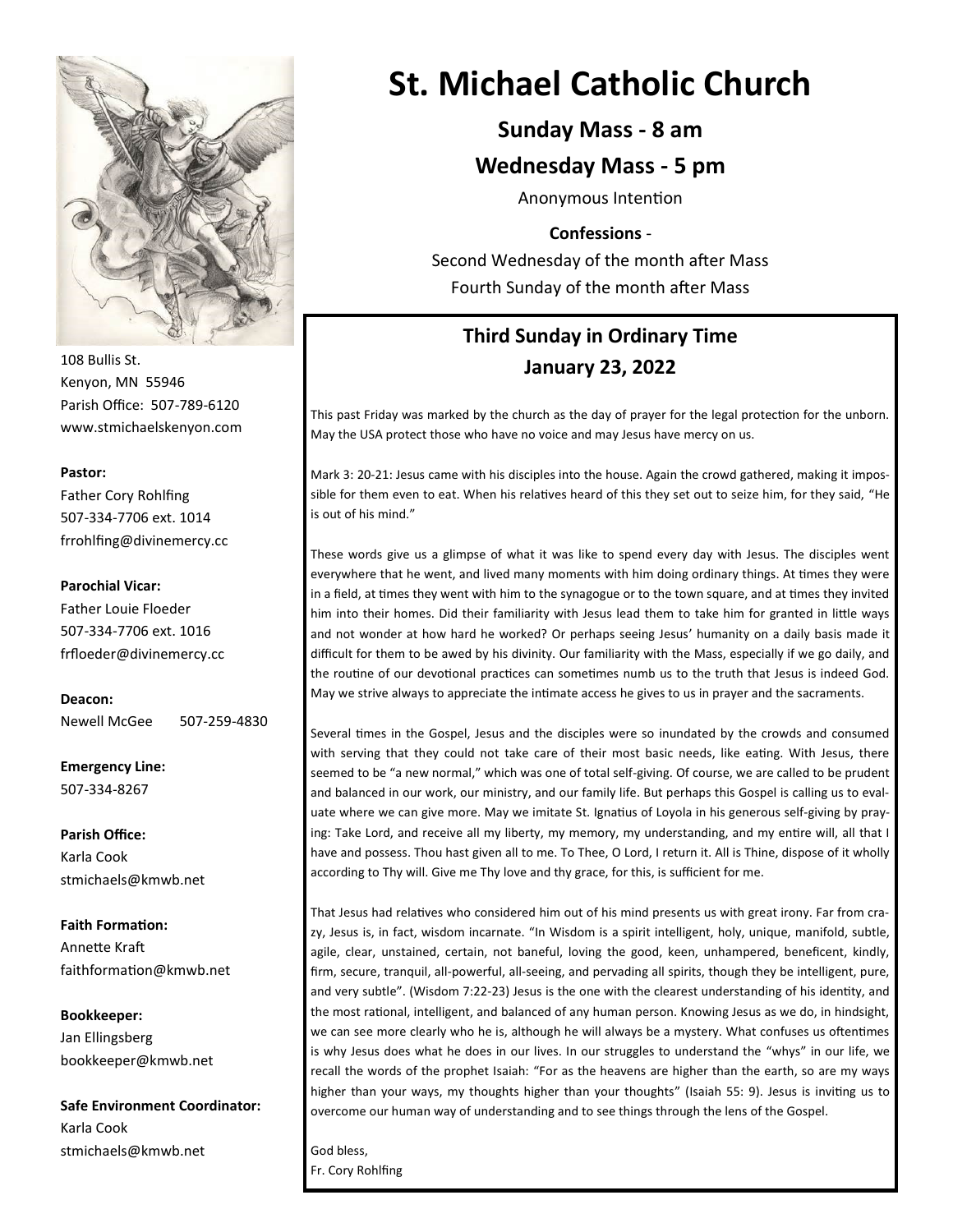Welcome to all those visiting us today. We invite everyone to continue to celebrate Mass with us at St. Michael's. Please let the parish office know if we can be of assistance to you.

**Saints of the week**

### **CONTRIBUTIONS January 16, 2022**

Adult Envelopes:  $\frac{1}{2}$  1295.00 Loose Plate: \$ 138.00

January 24 - St. Francis de Sales January 26 - St. Timothy and St. Titus January 27 - St. Angela Merici January 28 - St. Thomas Aquinas

#### **Divine Mercy Mass schedule:**

Sunday - 8 am, 10 am, 12 pm (Spanish), 5 PM Monday - 5:30 pm Tuesday - 8:30 am Wednesday - 8:30 am IC 10:30 am IC Thursday - 8:30 am Friday - 8:30 am Saturday - 8:30 am, 4 pm

| <b>LITURGICAL SCHEDULE</b> |                                      | <b>IMPORTANT UPCOMING DATES</b>         |
|----------------------------|--------------------------------------|-----------------------------------------|
| January 30                 |                                      | February 9 - Confessions 5:30 pm        |
| Reader:                    | Georgia Quamme                       |                                         |
| Ushers:                    | Bruce & Laurie Chmelik               | February 27 - Confessions 9:00 am       |
| Servers:                   | Jett Smith & Izzy Chmelik            | Mardi Gras Bingo 2:00 pm                |
| <b>February 6</b>          |                                      | March 2 - Ash Wednesday Mass 7:00 pm    |
| Reader:                    | Donna Lexvold                        |                                         |
| Ushers:                    | Tim Karl & Jason Hoaglund            | March 4 - Stations of the Cross 6:00 am |
| Servers:                   | Serenity Overholt & Greyson Overholt | March 6 - Stations of the Cross 9:00 am |
| January money counters:    |                                      |                                         |
|                            | Lisa Karl & David Mund               | March 9 - Stations of the Cross 5:30 pm |

We pray for all our parishioners, families and friends who are in need of physical or spiritual healing, especially, Anne Haynes, Bryce Young, Don Graunke, Marian Spindler, Donna Hollund, Mike "Mac" McDonald, Dorothy Pohlman, and Reymundo Ramirez.

We pray for those in the Armed forces, especially Sergio Jr & Angela Rodriguez, Zury Hoaglund, and Zane Hoaglund.



# *Mardi Gras Bingo February 27th - 2 pm*



Please join us for our annual Mardi Gras Bingo party!

Sign-up sheets are available on the bulletin board in the atrium for volunteers to help the day of the bingo party and for donations. Your support is greatly appreciated.

Please remember to make a basket for the silent auction. The baskets are an important part of the bingo party and help to make it more successful. Baskets can be brought to the office at any time. Thank you!